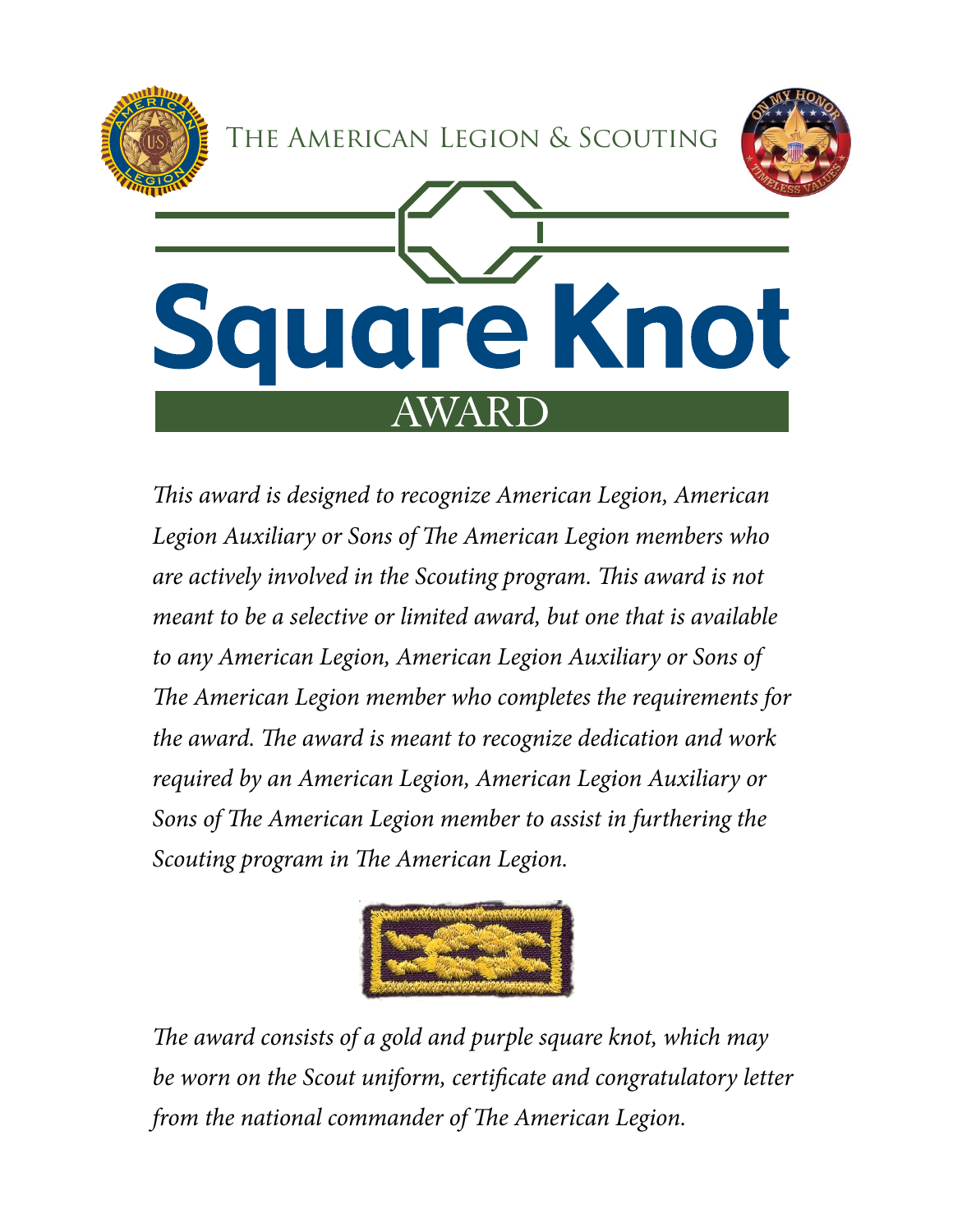

It is expected that American Legion, American Legion Auxiliary or Sons of The American Legion members will work to provide the maximum impact of The American Legion's support of the Scouting program and to achieve maximum visibility.

#### **A. Service**

- 1. Be a current member of The American Legion, American Legion Auxiliary or Sons of The American Legion.
- 2. Be registered in a Scouting leadership position at the Unit, District or Council level; or as a Chartered Organizational Representative (COR); or as a District/Council Member-at-Large; or as a Unit Commissioner.

# **B. Training**

If serving as a Unit Leader complete five of the following:

- 1. Complete the Cub Scout Leader Basic Trainingcourse.
- 2. Complete the Boy Scout or Sea Scout Leader Basic Training course.
- 3. Complete the Venturing Crew Leader Basic Training course.
- 4. Complete the Commissioner Basic Training course.
- 5. Be current in "Youth Protection" training.
- 6. Be current in American Red Cross "First Aid and CPR."
- 7. Earn the Scouter's "Training Award."
- 8. Attend and complete a Woodbadge or Seabadge training program.
- 9. Attend a Philmont training course.

If serving as a Chartered Organizational Representative (COR), or as a District/Council Member-at-Large, or as a Unit Commissioner complete three of the following:

- 1. Attend a National Community Relationships Scouting training seminar.
- 2. Participate in a Chartered Organizational Representative (COR) training course
- 3. Complete a BSA District staff-training course.
- 4. Attend a Woodbadge or Seabadge training program.
- 5. Attend a Philmont training course.

### **C. Tenure**

1. Serve a total of three consecutive years in a Scouting leadership position at the Unit, District or Council level; or as a Chartered Organizational Representative (COR); or as a District/Council Member-at-Large; or as a Unit Commissioner.

### **D. Performance**

While serving in a Scouting leadership position at the Unit, District or Council level; or as a Chartered Organizational Representative (COR); or as a District/ Council Member-at-Large; or a Unit Commissioner complete a minimum of five of the following:

- 1. Serve a minimum of two years as a Post Chartered Organizational Representative for Scouting and demonstrate success with your units in terms of growth in program.
- 2. Assist your post, district or department to raise funds to support Scouting. Participate with a local BSA District or Council Friends of Scouting fundraising effort.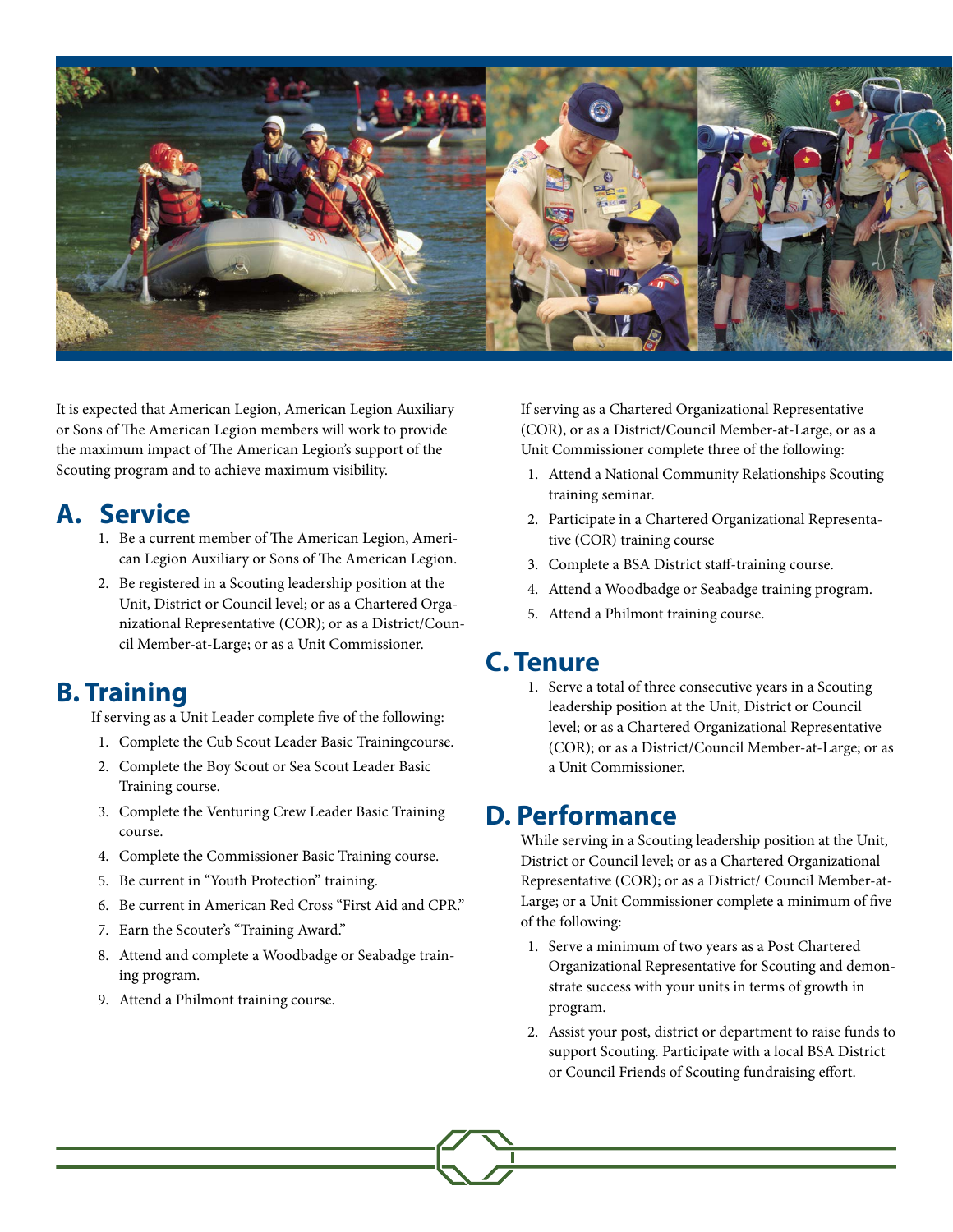

- 3. Participate as member of a BSA District or Council Membership/Relationships committee and represent The American Legion.
- 4. Assist in organizing or reorganizing a Cub Pack, Scout Troop, Sea Scout Ship, or Venturing Crew chartered by an American Legion post.
- 5. Participate in the Eagle Scout of the Year program at the post, district or department level.
- 6. Make contact with Scout troops and venturing crews in your area through visits, roundtables or other means and solicit their participation in the National High School Oratorical Contest, Junior Shooting Sports Program, Boys State, American Legion Baseball and other Americanism programs and document the results of your efforts.
- 7. Recruit manpower from your post or district to support a Scout activity such as a camporee, bicycle rodeo, merit badge day or other related event to help further American Legion recognition in support of the Scouting program.
- 8. Develop and carry out or participate in an American Legion program to recognize the leaders of Scouting programs in your post, district or department.
- 9. Promote and coordinate the development of a network of department American Legion Scouting Team members to assist in the development of Scouting within The American Legion.
- 10. Earn the Cubmaster Award, Cub Scouter Award, Den Leader Award, Den Leader Coach Award or Tiger Cub Coach Award.
- 11. Earn the Scoutmaster Award of Merit.
- 12. Earn the Crew Advisor Award of Merit.
- 13. Earn the Scouter's Key, Scouter's Training Award, or Distinguished Commissioner Service Award.

## **E. Approval**

- 1. Submit appropriate documentation (membership card, photocopies of course completion certificates, narrative of accomplishments, etc.) in order to fully document the attainment of the requirements as outlined in sections A, B, C, and D above.
- 2. Obtain the written endorsements of your American Legion post commander, American Legion Auxiliary unit president or Sons of The American Legion squadron commander and the department Scouting chairman, department adjutant and department commander that you have satisfactorily completed the requirements for this award. (A list of department headquarters addresses can be found on the back of the brochure to assist in obtaining the written endorsements of the department Scouting chairman, department adjutant and department commander.)
- 3. Submit the appropriate documentation and written endorsements to the Americanism Commission, The American Legion, P.O. Box 1055, Indianapolis, IN 46206.
- 4. Note: Application packets that lack the appropriate documentation or written endorsements will be returned.

### **F. Awarding Process**

The department would arrange for presentation of The American Legion Square Knot, certificate and congratulatory letter at an appropriate place and time.